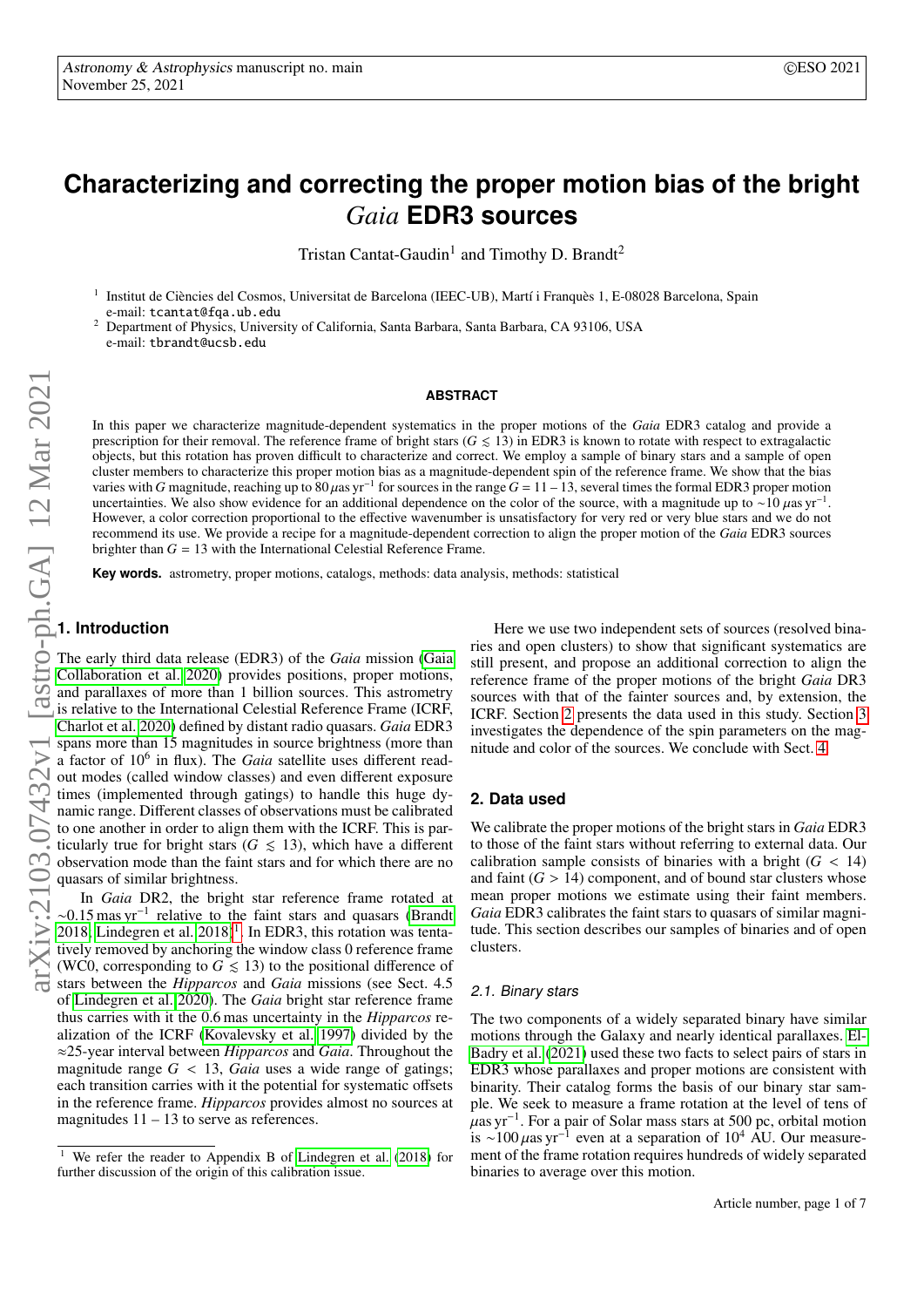We select stars from the [El-Badry et al.](#page-5-6) [\(2021\)](#page-5-6) catalog using thresholds in angular separation and parallax, and requiring  $1 \mu m^{-1} < v_{\text{eff}} < 2 \mu m^{-1}$ . The latter criterion excludes sixparameter astrometric solutions [\(Gaia Collaboration et al. 2020\)](#page-5-0). We require stars to be separated by at least  $5$ <sup> $\prime\prime$ </sup> to minimize the primary star's effect on the secondary's *Gaia* astrometry [\(Linde](#page-5-4)[gren et al. 2020\)](#page-5-4). We then require that their rotational Keplerian velocity at their projected separation not exceed 0.2 mas yr<sup>-1</sup> assuming a system mass of  $1 M_{\odot}$ . The latter criterion is equivalent to

$$
2\pi\sqrt{\frac{\varpi^3}{\theta}} < 0.2 \text{ mas} \tag{1}
$$

with parallax  $\omega$  and angular separation  $\theta$  both measured in mas. Most binaries will have a non-zero eccentricity and will preferentially be observed at apastron. Their physical separations will also be larger than their projected separations. Both of these effects make the typical orbital motion a factor of a few smaller than our formal limit of 0.2 mas yr<sup>-1</sup>. Finally, we wish to select only true binaries, but spurious matches become increasingly common at wide angular separations. We apply an additional cut that the chance alignment probability supplied by [El-Badry et al.](#page-5-6) [\(2021\)](#page-5-6) must be no higher than 5%.

The cuts above produce a sample of about 160,000 binaries. We study the dependence of the reference frame on magnitude, anchoring the reference frame to that of the faint stars ( $G \ge 14$ ). Of this sample of binaries, about 55,000 have a primary brighter than  $G = 14$  and a secondary fainter than  $G = 14$ . These 55,000 stars, further divided by the magnitude of the primary, form the basis of the analysis in Sect. [3.](#page-1-0)

#### 2.2. Open clusters

Our open cluster sample uses the 1903 clusters listed in [Cantat-](#page-5-7)[Gaudin et al.](#page-5-7) [\(2020\)](#page-5-7) that have members brighter than  $G = 14$ . These clusters are distant and weakly bound, making them suitable calibrators for the EDR3 reference frame. We select stars from *Gaia* EDR3 within the central radius of each cluster, applying thresholds of 0.3 mas in parallax and 0.5 mas yr−<sup>1</sup> in proper motion around each cluster's listed centroids.

Since [Cantat-Gaudin et al.](#page-5-7) [\(2020\)](#page-5-7) determined the clusters' mean astrometric parameters using *Gaia* DR2, we recompute the median proper motion and parallax using our initial sample selected from EDR3. We then repeat the query on EDR3 based on those updated values. After this second iteration we obtain about 358,000 stars, of which 37,000 are brighter than *G* = 14.

# <span id="page-1-0"></span>**3. Aligning to the ICRF**

We begin by visualizing the proper motion bias across the sky using our combined sample of binaries and open cluster members. We divide the sky into healpix tiles with Nside = 8 and compute the median proper motion of stars in the magnitude range  $11 < G < 13$  relative to the faint  $(G > 14)$  stars. The top panels of Fig. [1](#page-2-0) show clear evidence for frame rotation, closely resembling that seen in DR2 (c.f. Fig 6 of [Brandt 2018\)](#page-5-2). This likely reflects magnitude dependence of the anchoring of the window class 0 reference frame to the *Hipparcos* positions in 1991.25 [\(ESA 1997;](#page-5-8) [van Leeuwen 2007\)](#page-5-9). In this section, we derive the magnitude-dependence of this frame rotation and supply a prescription for its removal. The lower panel of Fig. [1](#page-2-0) shows the results of applying this correction to our full sample of  $11 < G < 13$  stars.

# 3.1. The Spin

We represent the ICRF as a vector triad  $C = [X \ Y \ Z]$ , where  $X$ ,  $Y$ , and  $Z$  are orthogonal unit vectors pointing towards  $(\alpha,\delta)=(0,0)$ ,  $(90^{\circ},0)$ , and  $(0,90^{\circ})$ , respectively. An arbitrary reference frame  $\tilde{C} = [\tilde{X} \tilde{Y} \tilde{Z}]$  can be obtained by rotating C around the three axes  $X$ ,  $Y$ , and  $Z$  as shown in Fig. [2.](#page-2-1)

<span id="page-1-1"></span>Following the formalism presented in Sect. 2 of [Lindegren](#page-5-10) [\(2020\)](#page-5-10), if the overall rotation  $\omega = [\omega_X \omega_Y \omega_Z]$  is small, the proper motion of a given source in the reference frame  $\tilde{C}$  is related to its proper motion in C through the approximation:

$$
\begin{bmatrix} \tilde{\mu_{\alpha*}} - \mu_{\alpha*} \\ \tilde{\mu_{\delta}} - \mu_{\delta} \end{bmatrix} = \begin{bmatrix} -\sin \delta \cos \alpha & -\sin \delta \sin \alpha & \cos \delta \\ \sin \alpha & -\cos \alpha & 0 \end{bmatrix} \begin{bmatrix} \omega_X \\ \omega_Y \\ \omega_Z \end{bmatrix}
$$
 (2)

The proper motion bias ( $\Delta \mu_{\alpha*}, \Delta \mu_{\delta}$ ) introduced by the spin of the reference frame therefore depends on the  $(\alpha, \delta)$  coordinates of the source.  $\Delta \mu_{\delta}$  averages to zero over the whole sky, while  $\Delta\mu_{\alpha*}$  is on average proportional to  $\omega_z$ . This effect is illustrated in Fig. [1](#page-2-0) for the stars with  $11 < G < 13$  and is consistent with the findings of [Fabricius et al.](#page-5-11) [\(2020\)](#page-5-11), who point out a lowsignificance offset of the  $\mu_{\alpha*}$  of bright stars, and no detectable offset in  $\mu_{\delta}$ .

#### <span id="page-1-3"></span>3.2. Fitting the Spin Components

The proper motion difference between a bright source and its faint companion or cluster center is due to multiple factors. Part of the difference is due to measurement errors (assumed to be Gaussian) on the proper motions, which we denote as  $(\sigma_{\alpha*,b}, \sigma_{\delta,b})$  and  $(\sigma_{\alpha*,f}, \sigma_{\delta,f})$  for the bright and faint source, respectively. For a cluster member,  $\sigma_{\alpha*,f}$  and  $\sigma_{\delta,f}$  are negligible because they represent medians over many stars. An intrinsic velocity difference is also expected owing to the orbital motion of binaries, and to internal velocity dispersion in clusters. We denote this intrinsic dispersion by  $\sigma_1$ .

We also account for the fact that both our binary and cluster star samples contain a fraction  $1 - g$  of outliers that are background contaminants. Rather than performing e.g. a sigma clipping, we model the proper motion distribution as a twocomponent Gaussian mixture by adding a broader component of dispersion  $\sigma_2$ .

The three spin components  $\omega_X$ ,  $\omega_Y$ , and  $\omega_Z$  give a proper motion shift ( $\Delta\mu_{\alpha*}, \Delta\mu_{\delta}$ ) at each star's position according to Eq. [\(2\)](#page-1-1). We optimize these three components by maximizing the likelihood given by the Gaussian mixture model

<span id="page-1-2"></span>
$$
\mathcal{L} = \prod_{\text{stars } i} \left( \frac{g}{2\pi \sigma_{\alpha*,1} \sigma_{\delta,1}} \exp \left[ -\frac{(D\mu_{\alpha*})^2}{2\sigma_{\alpha*,1}^2} - \frac{(D\mu_{\delta})^2}{2\sigma_{\delta,1}^2} \right] + \frac{1 - g}{2\pi \sigma_{\alpha*,2} \sigma_{\delta,2}} \exp \left[ -\frac{(D\mu_{\alpha*})^2}{2\sigma_{\alpha*,2}^2} - \frac{(D\mu_{\delta})^2}{2\sigma_{\delta,2}^2} \right] \right)
$$
(3)

with, e.g.,

$$
\frac{(D\mu_{\alpha*})^2}{2\sigma_{\alpha*,1}^2} = \frac{(\mu_{\alpha*}, -\mu_{\alpha*}, -\Delta\mu_{\alpha*})^2}{2(\sigma_1^2 + \sigma_{\alpha*}, -\sigma_{\alpha*}, -\sigma_{\alpha*})^2}.
$$
\n(4)

For the binary sample we take  $\sigma_1 = 100 \,\mu\text{as yr}^{-1}$ , comparable to the typical orbital motion that we expect for these stars. For the clusters,  $\sigma_1$  is the quadrature sum of 10  $\mu$ as yr<sup>-1</sup> (representing the effect of small-scale correlation on the proper motion precision) and an intrinsic proper motion dispersion corresponding to  $0.5 \text{ km s}^{-1}$  at the cluster distance. For both samples we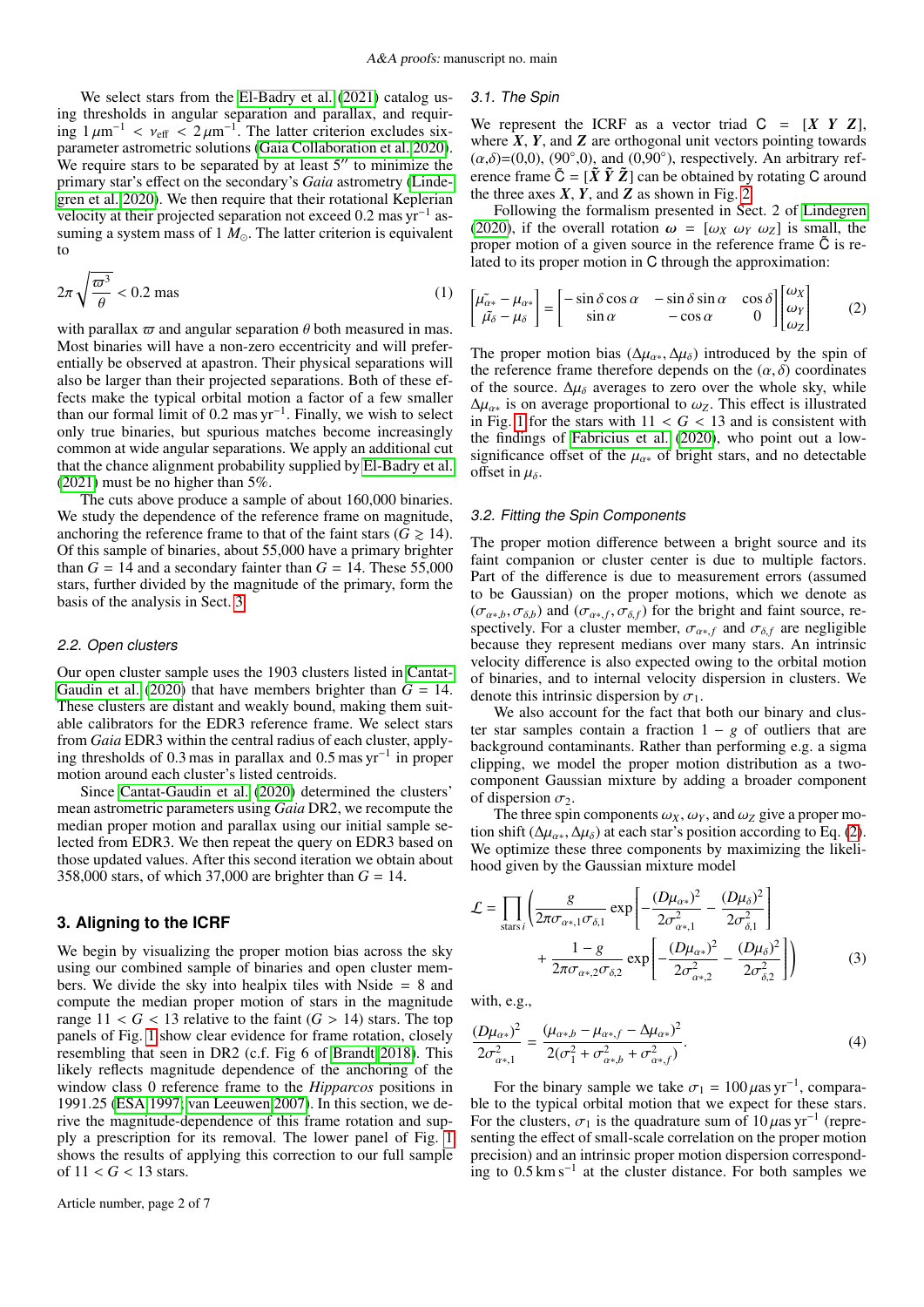

<span id="page-2-0"></span>Fig. 1. Median proper motion bias computed in healpix with Nside=8 for the sources in our sample in the magnitude range 11 < *G* < 13, mapped in equatorial coordinates. The center is  $(\alpha,\delta)=(0,0)$ , with  $\alpha$  increasing toward the left. The lower panels show the results after the applying the correction derived in Sect. [3](#page-1-0) using the prescription supplied in Appendix [A.](#page-6-0)



<span id="page-2-1"></span>**Fig. 2.** The ICRF is modeled as an orthogonal vector triad  $C = [XY Z]$ . The transformation from to C to  $\tilde{C} = [\tilde{X} \tilde{Y} \tilde{Z}]$  is obtained by applying the spin  $\omega = [\omega_X \omega_Y \omega_Z]$ , which is a combination of rotations around the axes  $X$ ,  $Y$ , and  $Z$ .

use  $g = \frac{1}{2}$  and  $\sigma_2 = 0.3$  mas yr<sup>-1</sup>. Varying *g*,  $\sigma_1$  and  $\sigma_2$  within reasonable values does not change our results, but affects the uncertainties by ∼10%.

Maximizing Eq. [\(3\)](#page-1-2) gives the best-fit frame rotation  $\omega$  via the proper motion shifts ( $\Delta \mu_{\alpha*}, \Delta \mu_{\delta}$ ). To assign uncertainties to these values, we use bootstrap resampling within each magnitude bin. We report the mean and standard deviation of 400 bootstrap resamples for each magnitude bin.

# 3.3. Spin parameters as a function of magnitude

The best-fit spin components that we obtain in different magnitude bins are shown in Fig. [3](#page-3-0) and listed in Table [1.](#page-3-1) The values obtained from binaries and from clusters are consistent, although the cluster sample provides slightly larger uncertainties due to a lower number of sources and to larger intrinsic velocity dispersions. The bottom panel of Fig. [3](#page-3-0) shows the results obtained with the combined sample of binaries and cluster stars.

The  $\omega_X$  and  $\omega_Y$  components of the spin are very significant for the sources brighter than  $G = 13$ , while  $\omega_Z$  only appears significant at  $G < 10.5$ . The  $\omega_Y$  component varies strongly with magnitude, reaching up to  $80 \mu$ as yr<sup>-1</sup> for stars in the magnitude range  $G = 12 - 13$ . This bias is five times larger than the typical proper motion error quoted in the *Gaia* EDR3 catalog in this magnitude range.

Figure [4](#page-4-1) shows running medians of the difference between a star's proper motion and that of its cluster. This bias depends on position; we divide the sky in half to avoid having it average to zero. The median bias reaches ~40  $\mu$ as yr<sup>-1</sup> for  $G \lesssim 13$ , roughly double the formal EDR3 uncertainties, but would reach higher values if computed on smaller portions of the sky. The bottom row of Fig. [4](#page-4-1) shows a correction of the proper motions of the cluster stars based on the spin computed from binary stars. We align the proper motions of stars brighter than  $G = 13$  to the ICRF through the relation

<span id="page-2-2"></span>
$$
\begin{bmatrix} \mu_{\alpha*} \\ \mu_{\delta} \end{bmatrix}_{ICRF} = \begin{bmatrix} \mu_{\alpha*} \\ \mu_{\delta} \end{bmatrix}_{EDR3} - \begin{bmatrix} -\sin\delta\cos\alpha & -\sin\delta\sin\alpha & \cos\delta \\ \sin\alpha & -\cos\alpha & 0 \end{bmatrix} \begin{bmatrix} \omega_X \\ \omega_Y \\ \omega_Z \end{bmatrix}
$$
(5)

where the values of  $\omega_X$ ,  $\omega_Y$ , and  $\omega_Z$  are the best-fit spin parameters obtained in the corresponding magnitude bin. We include in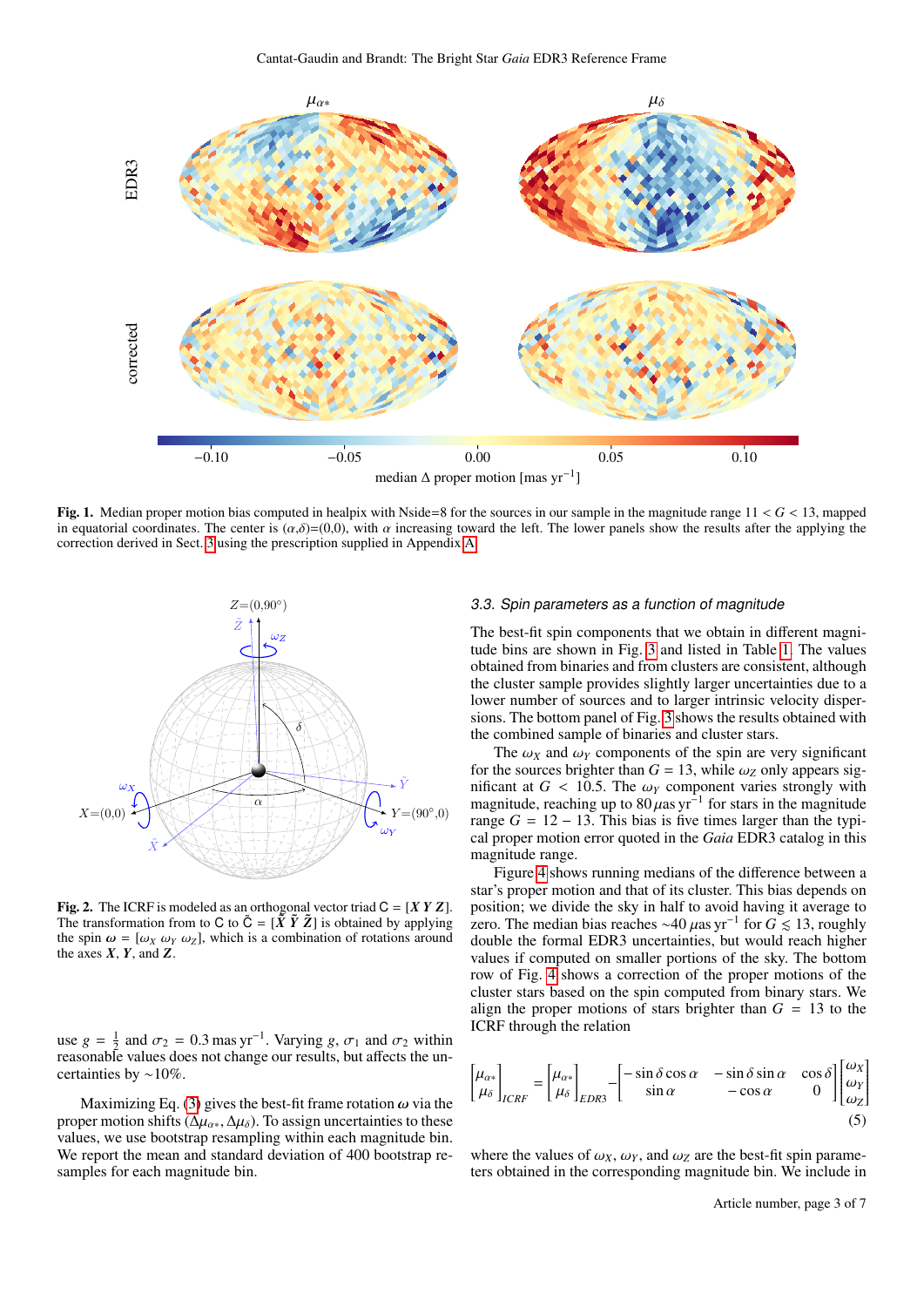<span id="page-3-1"></span>Table 1. Spin best-fit parameters computed from the combined sample of binary stars and cluster members.

| $\bar{G}_{min}$ | $\bar{G}_{max}$ | $\omega_X$ |       | $\omega_Y$ |       | $\omega_{Z}$ |       |
|-----------------|-----------------|------------|-------|------------|-------|--------------|-------|
| 0.00            | 9.00            | 18.4       | ± 4.9 | 33.8       | ± 5.1 | $-11.3$      | ± 5.8 |
| 9.00            | 9.50            | 14.0       | ± 5.2 | 30.7       | ± 6.3 | $-19.4$      | ± 6.2 |
| 9.50            | 10.00           | 12.8       | ± 4.5 | 31.4       | ± 5.1 | $-11.8$      | ± 5.3 |
| 10.00           | 10.50           | 13.6       | ± 3.8 | 35.7       | ± 4.2 | $-10.5$      | ± 4.1 |
| 10.50           | 11.00           | 16.2       | ± 3.0 | 50.0       | ± 3.4 | 2.1          | ± 3.8 |
| 11.00           | 11.50           | 19.4       | ± 2.4 | 59.9       | ± 2.7 | 0.2          | ± 2.8 |
| 11.50           | 11.75           | 21.8       | ± 2.8 | 64.2       | ± 3.5 | 1.0          | ± 3.3 |
| 11.75           | 12.00           | 17.7       | ± 2.4 | 65.6       | ± 3.0 | $-1.9$       | ± 2.6 |
| 12.00           | 12.25           | 21.3       | ± 2.3 | 74.8       | ± 2.3 | 2.1          | ± 2.5 |
| 12.25           | 12.50           | 25.7       | ± 2.0 | 73.6       | ± 2.4 | 1.0          | ± 2.5 |
| 12.50           | 12.75           | 27.3       | ±1.8  | 76.6       | ± 2.1 | 0.5          | ± 2.1 |
| 12.75           | 13.00           | 34.9       | ± 1.7 | 68.9       | ± 2.1 | $-2.9$       | ±1.9  |

Appendix [A](#page-6-0) a Python function that performs the correction calibrated on the combined sample of cluster members and binaries.

For bright magnitudes ( $G \leq 10$ ) the bias that we find likely reflects errors in the alignment of *Hipparcos* with the ICRF. These were estimated to be 0.6 mas [\(ESA 1997\)](#page-5-8), or about 25 µas yr−<sup>1</sup> if dividing by the difference between the *Hipparcos* and *Gaia* catalog epochs. At  $G = 13$ , the bias is similar to the rotation of  $(ω_X, ω_Y, ω_Z) = (-16.6, -95.0, +28.3) \mu as yr^{-1}$  applied to bright sources [\(Lindegren et al. 2020\)](#page-5-4), with the signs reversed. This suggests that the systematics in the bright source reference frame build gradually with magnitude away from the boundary between Window Classes 0 and 1.

#### 3.4. Evidence for a color dependence

In order to calibrate color-dependent spread functions, the *Gaia* astrometric processing relies on prior color information given by the effective wavenumber  $v_{\text{eff}}$ . This is available in the EDR3 catalog for each source as nu\_eff\_used\_in\_astrometry. To investigate a color dependence of  $\omega$  we allow the three spin parameters to vary linearly with  $v_{\text{eff}}$  by expressing them as

$$
\begin{cases}\n\omega_X = \omega_{X,0} + c_X(\nu_{\text{eff}} - 1.5) \\
\omega_Y = \omega_{Y,0} + c_Y(\nu_{\text{eff}} - 1.5) \\
\omega_Z = \omega_{Z,0} + c_Z(\nu_{\text{eff}} - 1.5)\n\end{cases}
$$
\n(6)

This adds three free parameters to the fitting procedure described in Sect. [3.2.](#page-1-3)

The best-fit values we obtain for these coefficients in each magnitude bin are shown in Fig. [5,](#page-4-2) along with the uncertainty estimated by bootstrapping. We obtain negative values for  $c<sub>X</sub>$  and  $c_Y$ , indicating that the bias is stronger for smaller values of  $v_{\text{eff}}$ (corresponding to redder sources). We find mostly positive values for  $c_7$ .

To assess whether these values could be the result of statistical fluctuations, and whether  $c_X$ ,  $c_Y$ , and  $c_Z$  are constant with magnitude, we apply  $\chi^2$  statistics. In Fig. [5](#page-4-2) we report the pvalues corresponding to the hypothesis that the true value of *cX*,  $c_Y$ , or  $c_Z$  is zero  $(p_{no})$ , and to the hypothesis that they are nonzero and constant with *G*-magnitude (*pdep*). We obtain small values for  $p_{no}$ , providing conclusive evidence that  $\omega_X$  varies with  $v_{\text{eff}}$ , and marginal evidence for  $\omega_Y$  and  $\omega_Z$ . The  $p_{dep}$  values indicate that, within the statistical precision allowed by our sample,  $c_X$ ,  $c_Y$ , and  $c_Z$  do not appear to vary with *G* magnitude.

We next test whether this color correction, computed mainly from the binary stars, improves the proper motion residuals for



<span id="page-3-2"></span><span id="page-3-0"></span>Fig. 3. Components of the best-fit frame rotation derived from a sample of wide-separation binaries (top), open cluster members (middle), and both samples combined (bottom). The uncertainties are derived from bootstrap resampling within each magnitude bin.

the clusters members. The binary stars and cluster members have systematically different  $v_{\text{eff}}$ , with the bright cluster stars being more distant and bluer than the bright components of nearby, wide binaries. The cluster stars also show a larger dispersion of  $v_{\text{eff}}$  values.

We find that adding a color correction to the magnitude correction given by Eq. [\(5\)](#page-2-2) slightly increases the dispersion of the cluster stars' proper motion residuals, i.e., it degrades the quality of the correction. We hypothesize that a linear dependence of the spin parameters on  $v_{\text{eff}}$  is a poor approximation for the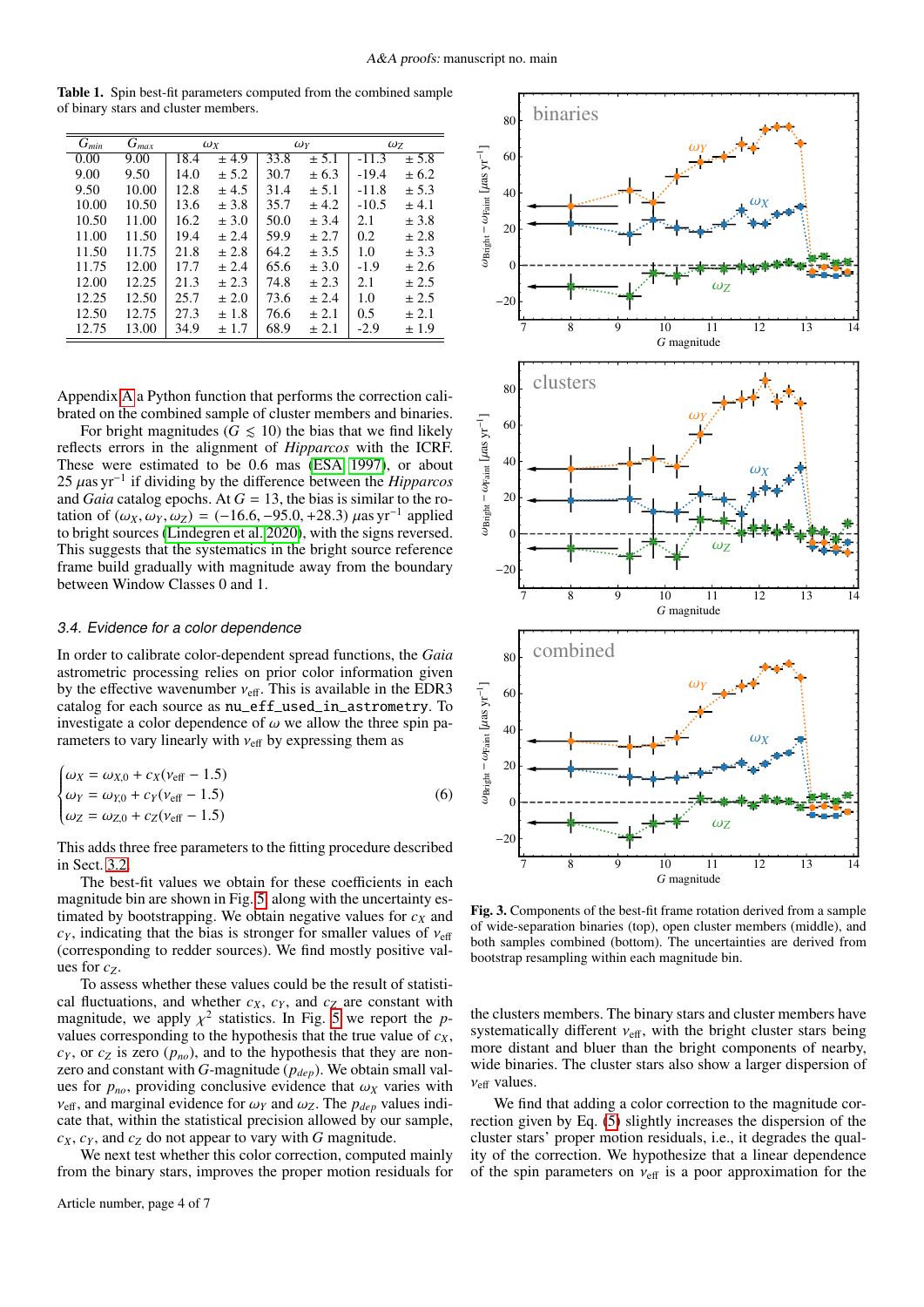

<span id="page-4-1"></span>Fig. 4. Top panels: running medians of the differences between proper motions of bright open cluster members and the proper motions of their host clusters as traced by the faint stars. Bottom panels: the same running medians, after correcting the proper motions of the bright stars using the spin of the reference frame derived from binary stars. The shaded areas correspond to  $1-\sigma$  and  $2-\sigma$  intervals computed using bootstrap resampling.



<span id="page-4-2"></span>Fig. 5. Coefficients obtained in different magnitude bins when fitting color-dependent spin parameters as defined in Eq. [\(6\)](#page-3-2). The shaded areas correspond to  $1-\sigma$  and  $2-\sigma$  uncertainties obtained by bootstrapping.  $p_{no}$ and  $p_{dep}$  are defined in the text. While  $c_X$  in particular is significantly nonzero, we do not recommend the application of a color correction proportional to  $v_{\text{eff}}$ . Our sample lacks the statistical power to fully characterize the chromaticity of the spin.

wider range of colors represented by bright open cluster members: Eq. [\(5\)](#page-2-2) tends to overcorrect these stars. Unfortunately, our

sample is insufficient to fully characterize the dependence of the reference frame on color. We therefore recommend only the magnitude correction given by Eq. [\(5\)](#page-2-2), but advise that colordependent frame rotations are present at ∼10 µas yr−<sup>1</sup> for a star somewhat bluer or redder than the *Gaia*'s median of  $v_{\text{eff}} \approx 1.5$ .

# <span id="page-4-0"></span>**4. Summary and conclusion**

The large magnitude range covered by the *Gaia* observations requires the use of different gatings and readout modes. The reference frame of the faint sources can be calibrated directly to the International Celestial Reference Frame (ICRF) using distant radio quasars that have an optical counterpart. Due to the unprecedented astrometric capabilities of the *Gaia* spacecraft, no reference external sample of sufficient quality is available for brighter sources; the bright observations are calibrated to the fainter ones to align them with the ICRF.

In this paper we have shown that the reference frame of the proper motions of the bright EDR3 sources  $(G < 13)$  rotates with respect to that of the faint EDR3 sources. The resulting proper motion bias reaches  $80 \mu$ as yr<sup>-1</sup> in the magnitude range  $\overline{G} = 11$ – 13, five times larger than the nominal uncertainty listed in the *Gaia* EDR3 catalog for these sources. We have also shown evidence for a second-order dependence of the spin parameters on the color of the source when modeled as a linear function of the effective wavenumber  $v_{\text{eff}}$ . A color correction proportional to  $v_{\text{eff}}$ , however, proves unsatisfactory over the wide range of colors present in our open cluster sample. We recommend the use of only a magnitude-dependent correction, and caution that colordependent systematics of up to ~10  $\mu$ as yr<sup>-1</sup> will still be present.

Our main result is a magnitude-based correction to be applied to the *Gaia* EDR3 proper motions of bright stars in order to align them with the ICRF. The correction may be computed using Eq. [\(5\)](#page-2-2) with the spin parameters listed in Table [1.](#page-3-1) Ap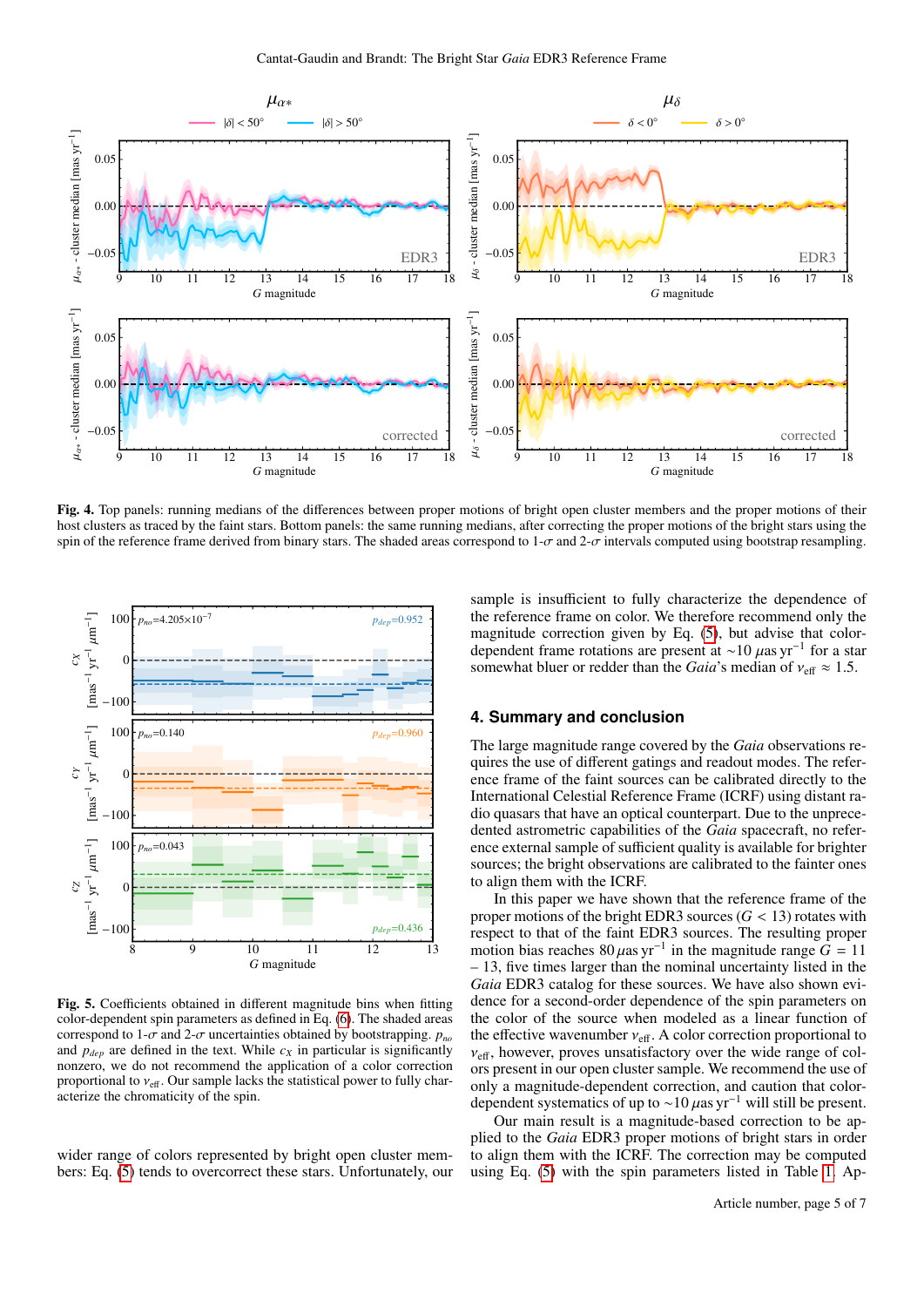pendix [A](#page-6-0) provides sample Python code to realize this correction for a list of stars in *Gaia* EDR3.

# **Acknowledgments**

We thank L. Lindegren, C. Fabricius, and F. Arenou for their feedback and helpful comments. TCG acknowledges support by the Spanish Ministry of Science, Innovation and University (MICIU/FEDER, UE) through grants RTI2018- 095076-B-C21 and the Institute of Cosmos Sciences University of Barcelona (ICCUB, Unidad de Excelencia 'María de Maeztu') through grant CEX2019-000918-M. This work has made use of data from the European Space Agency (ESA) mission Gaia (https://www.cosmos.esa.int/gaia), processed by the Gaia Data Processing and Analysis Consortium (DPAC; https://www.cosmos.esa.int/web/gaia/dpac/consortium). Funding for the DPAC has been provided by national institutions, in particular the institutions participating in the Gaia Multilateral Agreement.

# **References**

- <span id="page-5-2"></span>Brandt, T. D. 2018, ApJS, 239, 31
- <span id="page-5-7"></span>Cantat-Gaudin, T., Anders, F., Castro-Ginard, A., et al. 2020, A&A, 640, A1
- <span id="page-5-1"></span>Charlot, P., Jacobs, C. S., Gordon, D., et al. 2020, A&A, 644, A159
- <span id="page-5-8"></span><span id="page-5-6"></span>El-Badry, K., Rix, H.-W., & Heintz, T. M. 2021, MNRAS[arXiv:2101.05282] ESA, ed. 1997, ESA Special Publication, Vol. 1200, The HIPPARCOS and TY-
- CHO catalogues. Astrometric and photometric star catalogues derived from the ESA HIPPARCOS Space Astrometry Mission Fabricius, C., Luri, X., Arenou, F., et al. 2020, arXiv e-prints, arXiv:2012.06242
- <span id="page-5-11"></span><span id="page-5-0"></span>Gaia Collaboration, Brown, A. G. A., Vallenari, A., et al. 2020, arXiv e-prints, arXiv:2012.01533
- <span id="page-5-10"></span><span id="page-5-5"></span>Kovalevsky, J., Lindegren, L., Perryman, M. A. C., et al. 1997, A&A, 323, 620 Lindegren, L. 2020, A&A, 633, A1
- <span id="page-5-3"></span>Lindegren, L., Hernández, J., Bombrun, A., et al. 2018, A&A, 616, A2
- <span id="page-5-4"></span>Lindegren, L., Klioner, S. A., Hernández, J., et al. 2020, arXiv e-prints, arXiv:2012.03380
- <span id="page-5-9"></span>van Leeuwen, F. 2007, A&A, 474, 653